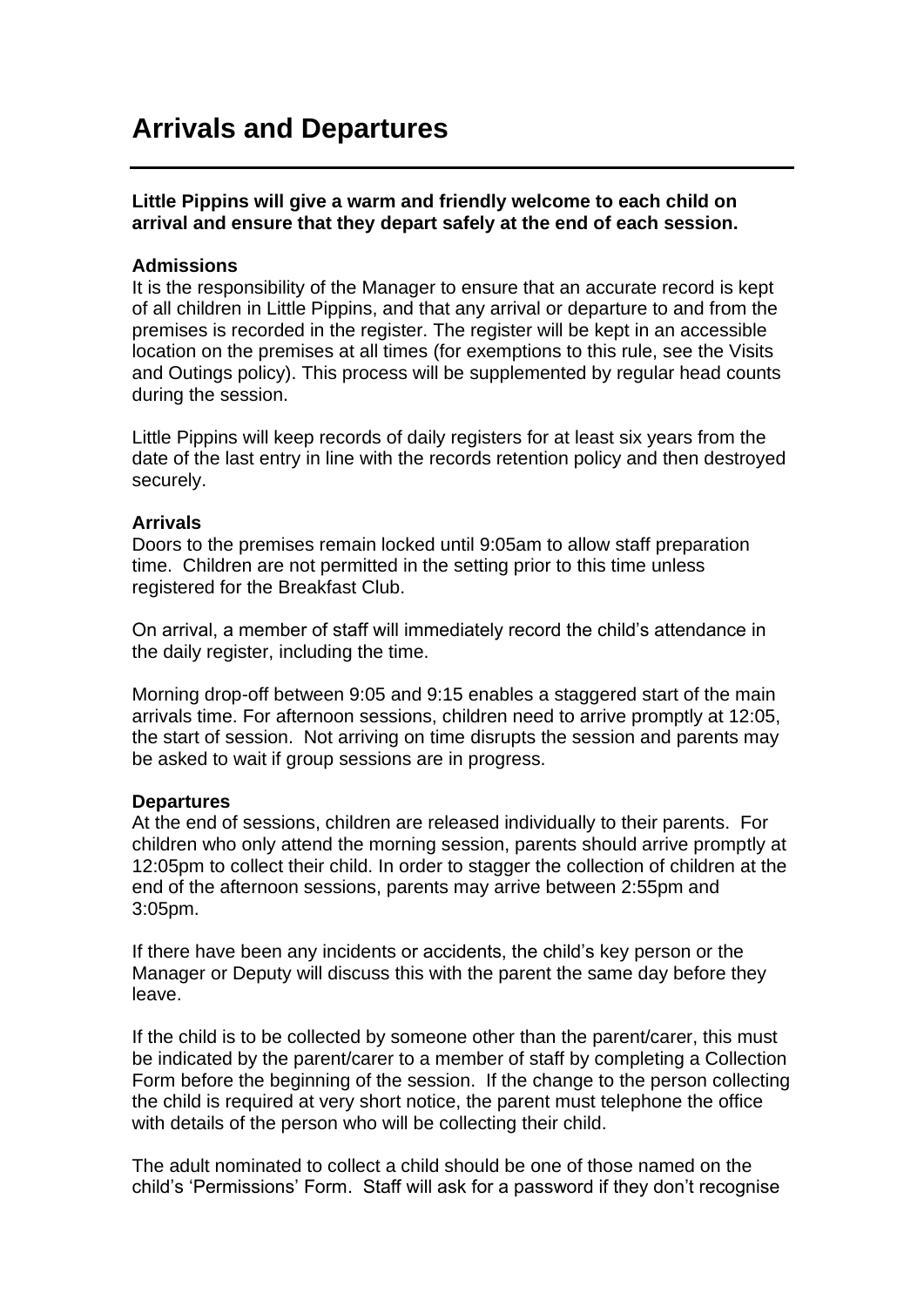the adult. If anyone else collects the child, a password will be required. If an adult who we are not expecting arrives to collect a child, we will call the child's parent to check that we can release the child to them.

Only adults – aged 16 years and over – and with suitable identification, will be authorised to collect children.

Upon departure, the register will be marked to show that the child has left the premises. The time of departure will also be recorded.

# **Late Collection**

We appreciate that there are times when the late collection of children is unavoidable. If the parent/carer or alternative nominated adult is going to be late to collect their child, staff must be informed as soon as possible. If the designated adult is late in picking up their child without prior warning, the provisions of the Uncollected Children policy will be activated.

Parents/carers will be given a five-minute grace period on late collection of their child. Late collection times are recorded and if a parent is repeatedly late, 3 late collections in one term, Little Pippins may charge a lateness fee of £10 for this and each subsequent occasion.

# **Breakfast Club – unaccompanied walk to Harwell School**.

Permission and arrangements for Class 6 children to leave the Breakfast Club alone at the end of that session will be a matter for discussion between the Breakfast Club Supervisor and parents/carers, based on an understanding of a child's age, maturity and previous experience. Written consent for children leaving the Breakfast Club alone must be submitted to the Breakfast Club before such arrangements are able to commence.

Children with permission to leave alone will not leave before 8.35am, unless exceptional circumstances are agreed with the Breakfast Club Supervisor and will be accompanied by a member of staff to the highway pavement. It is the parent's responsibility to ensure their child arrives at school on time.

# **Absences**

If a child is going to be absent from a session for any reason, parents must indicate this to Little Pippins by 15 minutes after the start of the session. The reason for any absence is recorded in the register. For planned holiday absences, a Holiday Form should be completed giving as much notice as possible.

If a child is absent without explanation 30 minutes after the start of the session, staff will try to contact the parents/carers every 30 minutes, leaving a message where able to, to ascertain the reasons behind this. If the parents or carers cannot be contacted within 2 hours of the start time, the staff will call the emergency contact person.